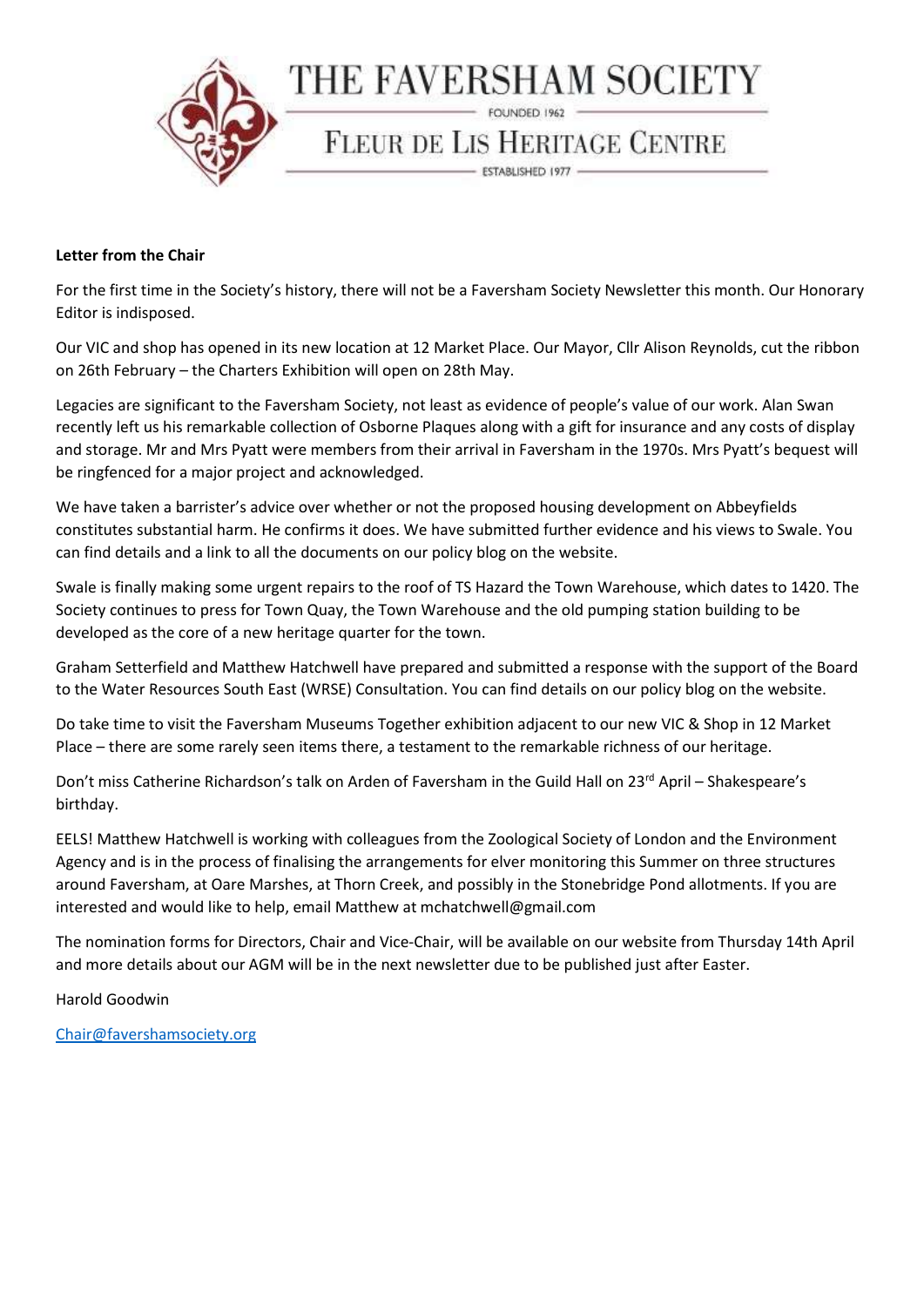

## **VISITOR INFORMATION CENTRE** 12 Market Place

10am to 1pm - Sunday to Wednesday 10am to 4pm - Thursday to Saturday



Faversham Museums Together have an exhibition of Faversham's Heritage in 12 Market Place. It is open the same hours as the new Visitor Informaton Centre (see above) until Sunday 27th March - there are some great photos and displays.